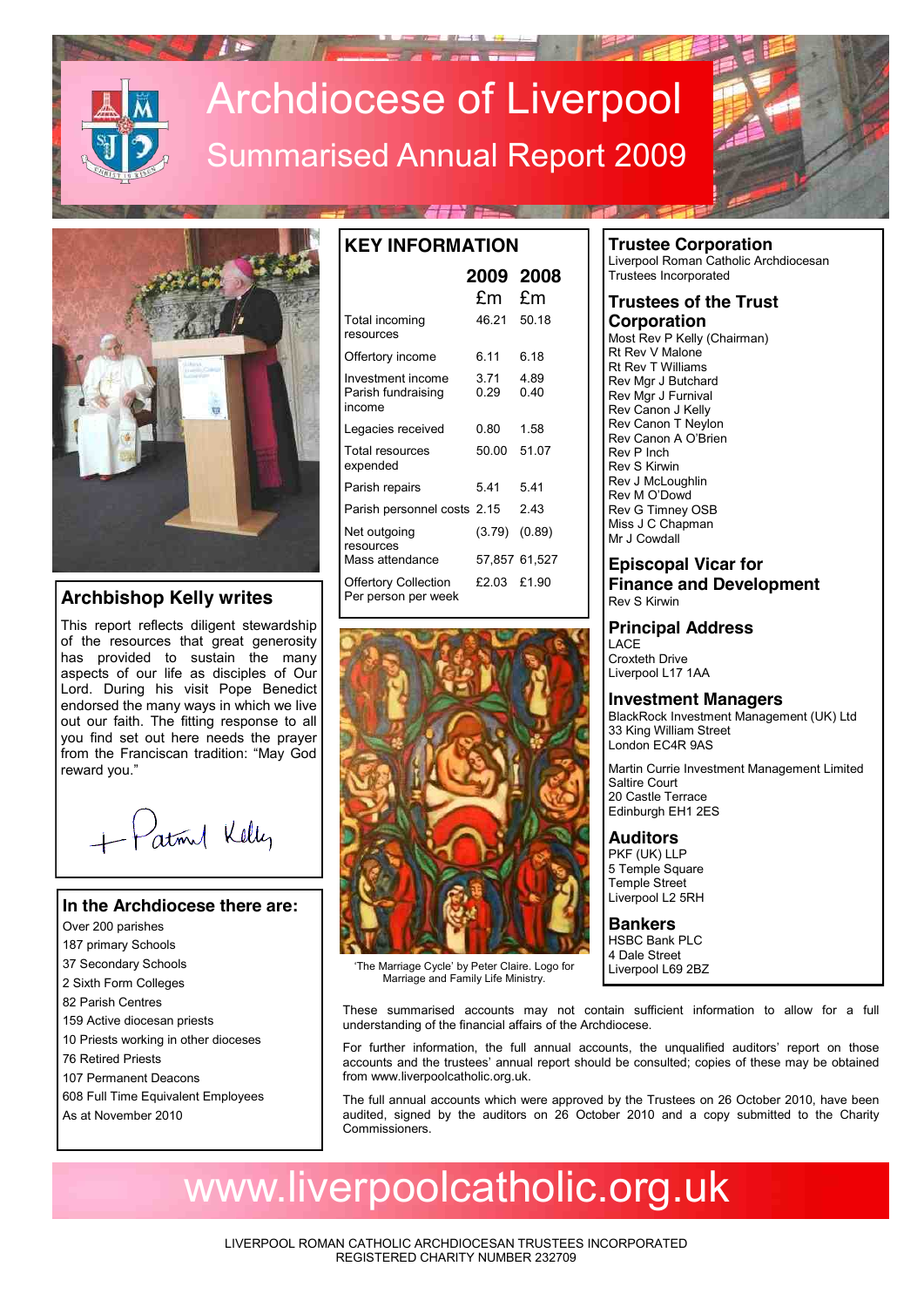For financial reporting purposes, the Archdiocese is split into two main categories, the Parochial and Curial sections. Each section has three subcategories being unrestricted, designated, and restricted and are further explained below.

Parochial includes the aggregated performance of the parishes, the assessment fund and expenditure on Archdiocesan school building projects.

**Curial** includes the central administrative function, the Cathedral, subsidiaries and various other funds including priests training and retirement funds. **Unrestricted funds** are funds which are available for use at the discretion of the trustees in furtherance of the objects of the Archdiocese and which have not been designated for any other purpose.

**Designated funds** are unrestricted funds that have been set aside by the Trustees for specific purposes.

**Restricted funds** are funds that are used in accordance with specific restrictions imposed by donors or that have been raised for particular purposes



#### **INCOMING RESOURCES**

Voluntary income include offertories and collections such as those for LAMP and contributions towards the School Projects Fund along with income tax recovered under Gift-Aid. Offertories fell by 1% from £6.18M to £6.11M.

The amount of tax recovered under Gift-Aid remained comparable with 2008 but the benefits of transitional relief are due to end in 2011. Parishes where a responsible giving campaign has been undertaken in recent years experienced average increases in offertories of 24%.Where a campaign has yet to be undertaken the average offertory fell by over 4% in recent years.

The value of legacies received by the Archdiocese was  $f0.8M$  in 2009 (2008: $f1.58M$ ). The Priests' Training Fund, LAMP and the George Andrew Fund continue to benefit from the generosity of parishioners through collection income and bequests.

Investment Income which includes cash management interest fell from £4.89M to £3.71M as a result of the historically low interest rates presently being experienced.

Activities for generating funds include parish fundraising efforts and the activities of subsidiary companies.

Parish fundraising activities generated £0.29M compared with £0.40M in 2008. In addition to ongoing initiatives Parishes are often presented with fundraising targets when faced with major building projects.

Income from subsidiary companies increased from £26.67M to £28.10M and includes the activities of the parish clubs, the conference centre and the building projects activities.

#### **RESOURCES EXPENDED**

Total resources expended fell by 2% from £51.07M in 2008 to £50.00M in 2009.

Expenditure on charitable activities fell by 6% from £24.18M to £22.63M. The two most significant items of expenditure within this category are property costs and personnel costs.

Parish property running costs remain the most significant area of expenditure, with £8.67M (2008: £9.57M) incurred in the year. The fall of £0.90M reflects a reduction in the depreciation charge of by £1.27M after an change in assessments of useful lives of archdiocesan properties and an increase of £0.4M in heat and light costs. While parish repair and maintenance costs remained consistent with 2008 at £5.41M, a centrally monitored parish property repair budget and the services of the in-house surveyors have ensured that best value is obtained in all aspects of parish building projects. The level of expenditure reflects ongoing repair costs and works associated with fire risk assessments, electrical testing and asbestos removal from archdiocesan property and also ensures that churches and halls are open to the whole community to benefit not only spiritually but also practically from the provision of pastoral care and the many activities provided by our parishes to the wider community.

Through the School Projects Fund, the Archdiocese engaged in capital and repair projects in excess of £33M at a net cost of £2.2M to the Charity. Funding for school building projects is derived primarily from collections in parishes and from parents. Over 500 school building projects were submitted to the Building Projects Committee and approved by the Trustees in the year. Significant projects during the year included the completion of a number new-build primary schools including All Saints', Bootle and Sacred Heart, Leigh.

Lay personnel costs amounted to £8.15M in 2009 (2008: £8.24M) and the average number of people employees was 608 including 425 parish club employees.

#### **INVESTMENT PROPERTIES**

Investment properties generate rental income for many parishes and are included in the balance sheet at valuations that are reviewed periodically.





Tangible fixed assets other than property are included in the balance sheet at cost and depreciated over their expected useful life. Prior to 1997 capital expenditure on functional church property was written off in full as incurred. In 1997 the Trustees considered that 10% of current insurance values would provide a reasonable approximation to the net book value of these assets. Additions since 1997 have been included at cost and depreciated over their estimated lives. From 2009 listed properties and other functional church properties have been depreciated over useful economic lives of 100 years and 50 years respectively. Commercial premises are considered to have useful economic lives of 20 years. The impact of these changes is a reduction in depreciation charged to the SOFA of £1.47M.

Work on the 'Cathedral experience' project began on site in July 2007 and was completed in 2009. A major part of the work has been to physically link the Lutyens' crypt to the Gibberd cathedral. The link, created by a glazed spiral staircase from the rear of the Cathedral ensures a unified visitor experience and also opens the crypt as a destination for exhibitions, conferences and cultural programmes. The project was supported by the European Regional Development Fund and the North West Development Agency.

School properties are valued at £nil. The Trustees consider that no meaningful value can be attributed to these assets, since they are not used directly by the Archdiocese, do not generate income, and cannot be disposed of while still occupied.

#### **INVESTMENTS**

Investments held to generate an income to enable the Archdiocese to achieve its aims amounted to £69.43M. After experiencing unrealised losses of £20.13M in 2008, an unrealised gain of £8.92M was reported in 2009. The latest valuation available at 30 September 2010 reflects further unrealised gains of £3.00M in 2010.

The investment portfolio is managed within the parameters of an ethical investment policy restricting the investment managers from investing in any area that would be incompatible with the aims of the Archdiocese

#### **NET CURRENT ASSETS**

Net Current Assets amounted to £18.71M at 2009 compared to £22.41M at 2008. These amounts made up of stocks, amounts recoverable and cash balances less creditors represent the working capital of the Archdiocese and are used to finance the day to day activities of all the parishes, clubs, school building projects and central operations

#### **RESERVES**

The total reserves held at 31 December 2009 amounted to £139M compared to £133M at 31 December 2008. They are held for the purposes outlined on page 4.

**Left: St Michael & All Angels, Kirkby**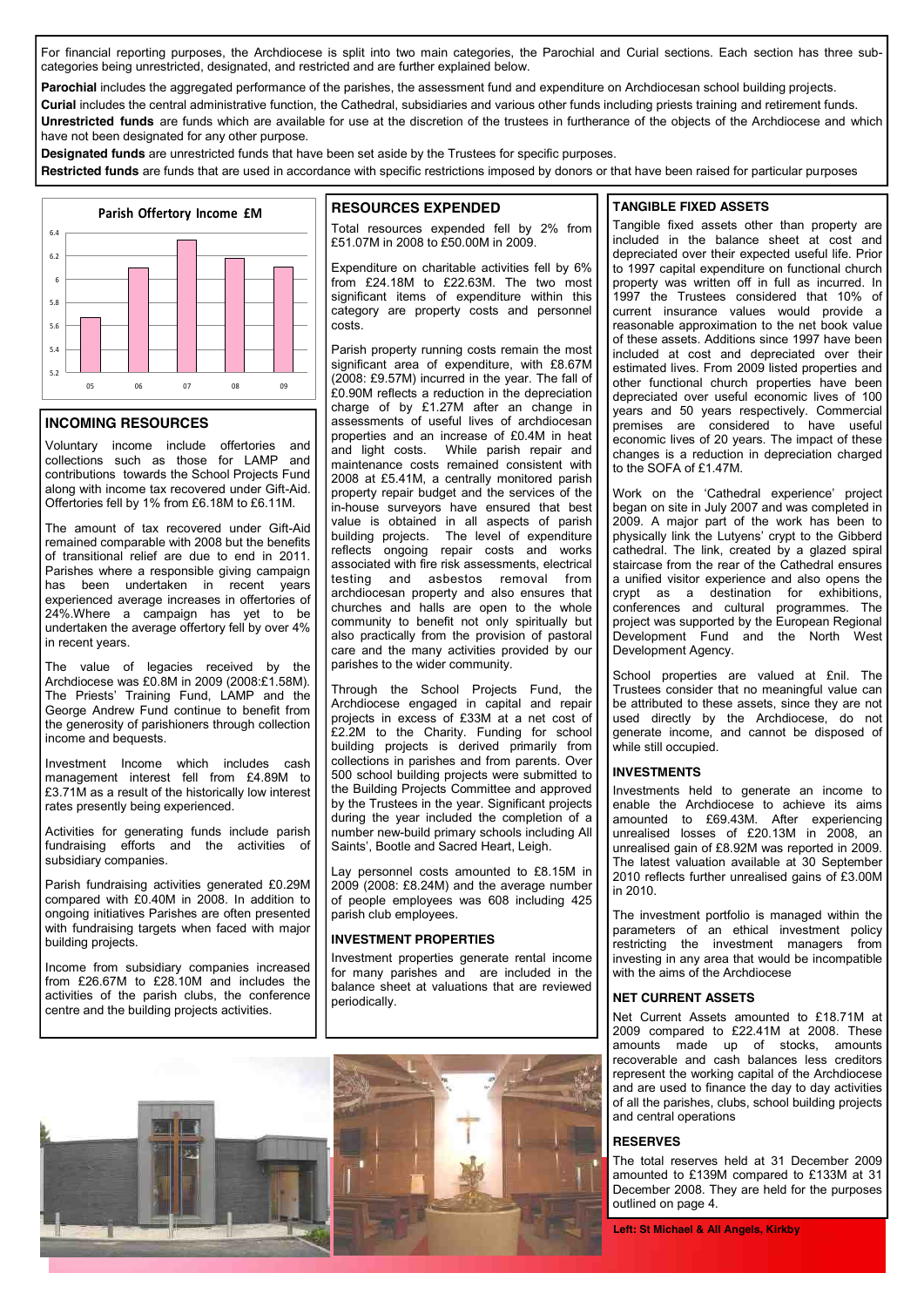| <b>STATEMENT OF FINANCIAL</b><br><b>ACTIVITIES FOR THE YEAR ENDED</b><br>31 DECEMBER 2009  | Parochial<br><b>Unrestricted</b><br><b>Funds</b><br>£000's | <b>Parochial</b><br><b>Designated</b><br><b>Funds</b><br>£000's | <b>Parochial</b><br><b>Restricted</b><br><b>Funds</b><br>£000's | <b>Curial</b><br><b>Unrestricted</b><br><b>Funds</b><br>£000's | Curial<br><b>Designated</b><br><b>Funds</b><br>£000's | <b>Curial</b><br><b>Restricted</b><br><b>Funds</b><br>£000's | <b>TOTAL</b><br>2009<br>£000's | <b>TOTAL</b><br>2008<br>£000's |
|--------------------------------------------------------------------------------------------|------------------------------------------------------------|-----------------------------------------------------------------|-----------------------------------------------------------------|----------------------------------------------------------------|-------------------------------------------------------|--------------------------------------------------------------|--------------------------------|--------------------------------|
| <b>INCOMING RESOURCES</b>                                                                  |                                                            |                                                                 |                                                                 |                                                                |                                                       |                                                              |                                |                                |
| Voluntary income                                                                           | 9,559                                                      | 509                                                             | 1,921                                                           | 243                                                            | 273                                                   | 407                                                          | 12,912                         | 13,960                         |
| Activities for generating funds                                                            | 420                                                        |                                                                 |                                                                 | 28,105                                                         | $\blacksquare$                                        |                                                              | 28,525                         | 29,670                         |
| Investment income                                                                          | 1,038                                                      | 276                                                             | 5                                                               | 166                                                            | 2,136                                                 | 85                                                           | 3,706                          | 4,894                          |
| Charitable activities                                                                      | 313                                                        |                                                                 |                                                                 | 184                                                            | 461                                                   |                                                              | 958                            | 975                            |
| Other                                                                                      | (323)                                                      |                                                                 |                                                                 |                                                                | 432                                                   |                                                              | 109                            | 686                            |
| <b>TOTAL INCOMING RESOURCES</b><br><b>RESOURCES EXPENDED</b>                               | 11,007                                                     | 785                                                             | 1,926                                                           | 28,968                                                         | 3,302                                                 | 492                                                          | 46,210                         | 50,185                         |
| Charitable activities                                                                      | (14, 185)                                                  | (2, 205)                                                        | (1, 377)                                                        | (1,211)                                                        | (3, 313)                                              | (340)                                                        | (22, 631)                      | (24, 176)                      |
| Investment management & governance                                                         | (82)                                                       | (27)                                                            |                                                                 | (5)                                                            | (239)                                                 | (2)                                                          | (355)                          | (381)                          |
| Cost of generating funds                                                                   | (68)                                                       |                                                                 |                                                                 | (26, 913)                                                      | (37)                                                  |                                                              | (27, 018)                      | (26, 515)                      |
| <b>TOTAL RESOURCES EXPENDED</b>                                                            | (14, 335)                                                  | (2, 232)                                                        | (1, 377)                                                        | (28, 129)                                                      | (3,589)                                               | (342)                                                        | (50,004)                       | (51,072)                       |
| <b>NET (OUTGOING) / INCOMING</b><br><b>(RESOURCES BEFORE TRANSFERS</b><br><b>Transfers</b> | (3,328)<br>(1, 209)                                        | (1, 447)<br>405                                                 | 549<br>(214)                                                    | 569<br>179                                                     | (287)<br>428                                          | 150<br>411                                                   | (3,794)                        | (887)                          |
| <b>NET (OUTGOING)/INCOMING</b>                                                             |                                                            |                                                                 |                                                                 |                                                                |                                                       |                                                              |                                |                                |
| <b>RESOURCES</b>                                                                           | (4,537)                                                    | (1,042)                                                         | 335                                                             | 748                                                            | 141                                                   | 561                                                          | (3,794)                        | (887)                          |
| Revaluation of and gains on investment<br>Properties                                       | 1,536                                                      |                                                                 |                                                                 |                                                                | (1, 365)                                              |                                                              | 171                            | 423                            |
| Unrealised gain / (loss) on investments<br>and deposits                                    | 2,844                                                      | 983                                                             | 28                                                              | 328                                                            | 4,943                                                 | 507                                                          | 9,633                          | (22, 475)                      |
| <b>NET MOVEMENT IN FUNDS</b>                                                               | (157)                                                      | (59)                                                            | 363                                                             | 1,076                                                          | 3,719                                                 | 1,068                                                        | 6,010                          | (22, 939)                      |
| Fund balances at 1 January 2009                                                            | 64,530                                                     | (2,950)                                                         | 1,398                                                           | 1,008                                                          | 57,230                                                | 11,741                                                       | 132,957                        | 155,896                        |
| <b>FUND BALANCES AT 31 DECEMBER 2009</b>                                                   | 64,373                                                     | (3,009)                                                         | 1,761                                                           | 2,084                                                          | 60,949                                                | 12,809                                                       | 138,967                        | 132,957                        |
|                                                                                            |                                                            |                                                                 |                                                                 |                                                                |                                                       |                                                              |                                |                                |

| <b>BALANCE SHEET AT</b><br>31 DECEMBER 2009 | <b>Parochial</b><br>2009<br>£000's | Curial<br>2009<br>£000's | <b>Total</b><br>2009<br>£000's | Parochial<br>2008<br>£000's | Curial<br>2008<br>£000's | <b>Total</b><br>2008<br>£000's |
|---------------------------------------------|------------------------------------|--------------------------|--------------------------------|-----------------------------|--------------------------|--------------------------------|
| <b>FIXED ASSETS</b>                         |                                    |                          |                                |                             |                          |                                |
| <b>Tangible assets</b>                      |                                    |                          |                                |                             |                          |                                |
| - investment properties                     | 5,304                              | 5,142                    | 10,446                         | 4,824                       | 5,246                    | 10,070                         |
| - other                                     | 17,294                             | 23,086                   | 40,380                         | 18,014                      | 23,479                   | 41,493                         |
|                                             | 22,598                             | 28,228                   | 50,826                         | 22,838                      | 28,725                   | 51,563                         |
| <b>Investments</b>                          | 29,992                             | 39,439                   | 69,431                         | 24,623                      | 34,363                   | 58,986                         |
| <b>Total Fixed Assets</b>                   | 52,590                             | 67,667                   | 120,257                        | 47,461                      | 63,088                   | 110,549                        |
| <b>CURRENT ASSETS</b>                       |                                    |                          |                                |                             |                          |                                |
| <b>Stock</b>                                |                                    | 702                      | 702                            |                             | 745                      | 745                            |
| <b>Debtors</b>                              |                                    |                          |                                |                             |                          |                                |
| - due within one year                       | 2,070                              | 8,082                    | 10,152                         | 3,855                       | 8,843                    | 12,698                         |
| <b>Balance at bank</b>                      | 26,763                             | 4,188                    | 30,951                         | 28,616                      | 4,569                    | 33,185                         |
| <b>CREDITORS</b>                            |                                    |                          |                                |                             |                          |                                |
| - amounts falling due<br>within one year    | (15,901)                           | (7, 194)                 | (23,095)                       | (16, 499)                   | (7, 721)                 | (24, 220)                      |
| <b>Parish/Curial balances</b>               | (2, 397)                           | 2,397                    |                                | (455)                       | 455                      |                                |
| <b>NET CURRENT ASSETS</b>                   | 10,535                             | 8,175                    | 18,710                         | 15,517                      | 6,891                    | 22,408                         |
| <b>NET ASSETS</b>                           | 63,125                             | 75,842                   | 138,967                        | 62,978                      | 69,979                   | 132,957                        |
| <b>ACCUMULATED FUNDS</b>                    |                                    |                          |                                |                             |                          |                                |
| <b>Restricted funds</b>                     | 1,761                              | 12,809                   | 14,570                         | 1,398                       | 11,741                   | 13,139                         |
| <b>Unrestricted funds</b>                   |                                    |                          |                                |                             |                          |                                |
| - designated                                | (3,009)                            | 60,949                   | 57,940                         | (2,950)                     | 57,230                   | 54,280                         |
| - general                                   | 64,373                             | 2,084                    | 66,457                         | 64,530                      | 1,008                    | 65,538                         |
|                                             | 63,125                             | 75,842                   | 138,967                        | 62,978                      | 69,979                   | 132,957                        |

#### **INDEPENDENT AUDITORS' STATEMENT TO THE TRUSTEES OF LIVERPOOL ROMAN CATHOLIC ARCHDIOCESAN TRUST**

We have examined the summarised financial statements of the group and parent charity Liverpool Roman Catholic Archdiocesan Trust.

This statement is made solely to the trustees, as a body in accordance with the terms of our engagement. Our work has been undertaken so that we might state to the trustees those matters we have agreed to state to them in this statement and for no other purpose. To the fullest extent permitted by law, we do not accept or assume responsibility to anyone other than the charity's trustees as a body, for our work, for this statement, or for the opinions we have formed.

#### **Respective responsibilities of trustees and auditors**

The trustees are responsible for preparing the summarised financial statements in accordance with the recommendations of the Charities SORP.

Our responsibility is to report to you our opinion on the consistency of the summarised financial statements with the full financial statements and trustees' report. We also read the other information contained in the summarised annual report and consider the implications for our report if we become aware of any apparent misstatements or material inconsistencies with the summarised financial statements.

#### **Basis of opinion**

We conducted our work in accordance with Bulletin 2008/3 'The auditors' statement on the summary financial statement' issued by the Auditing Practices Board for use in the United Kingdom. Our report on the full annual financial statements describes the basis of our opinion on those financial statements.

#### **Opinion**

In our opinion the summarised financial statements are consistent with the full financial statements and the trustees' report of Liverpool Roman Catholic Archdiocesan Trust for the year ended 31 December 2009.

PKF(UK) LLP, Statutory Auditors, Liverpool 22 November 2010